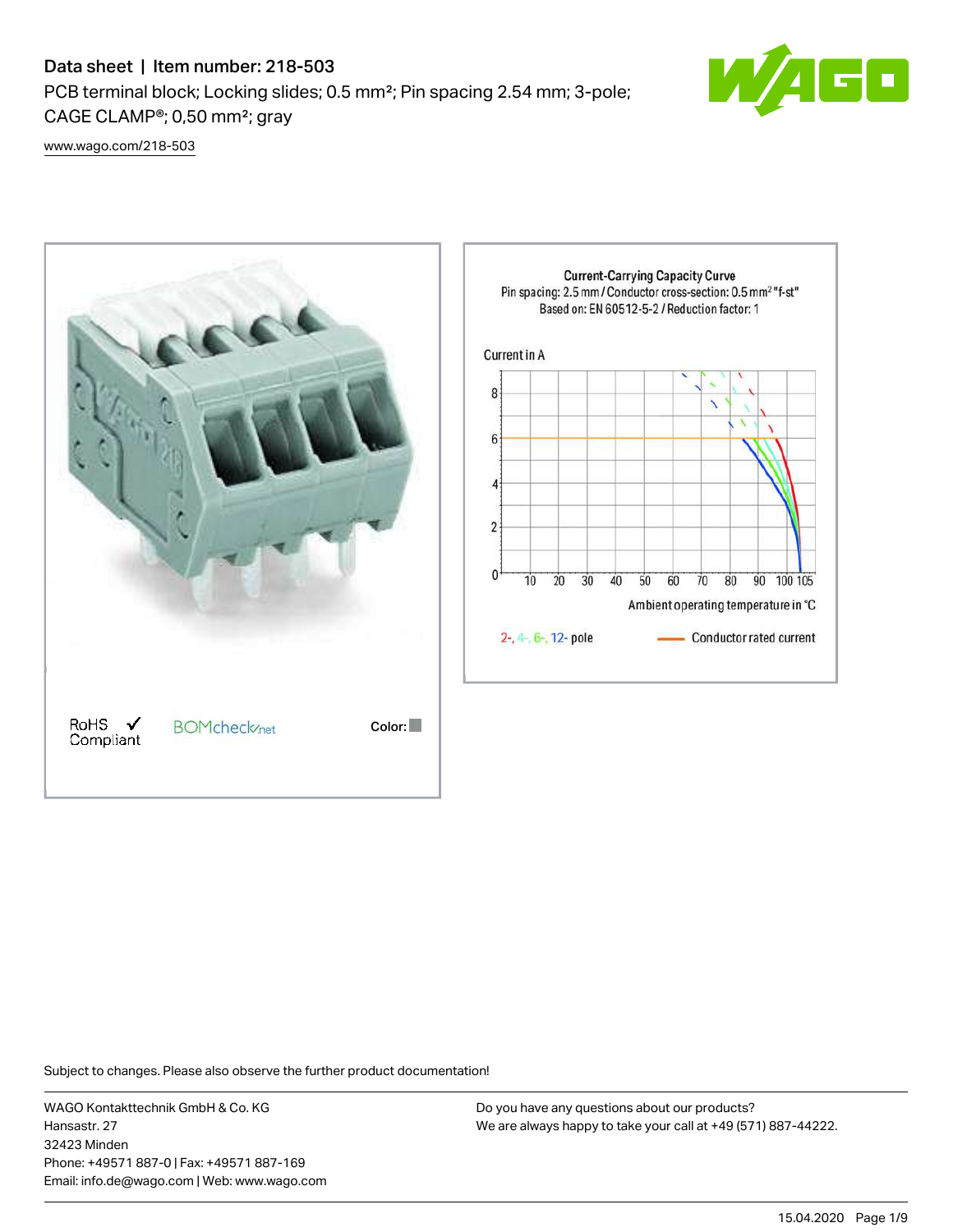



## Item description

- $\blacksquare$ Terminal strips are just 8.1 mm tall and feature an innovative, locking slide-actuated CAGE CLAMP®
- $\blacksquare$ Several clamping units can be held open simultaneously
- $\blacksquare$ Easily terminate stranded conductors in

tight spaces (e.g., bus connectors)

## Data

# Electrical data

### Ratings per IEC/EN 60664-1

| Ratings per                     | IEC/EN 60664-1 |
|---------------------------------|----------------|
| Rated voltage (III / 3)         | 80 V           |
| Rated impulse voltage (III / 3) | $2.5$ kV       |
| Rated voltage (III / 2)         | 160 V          |
| Rated impulse voltage (III / 2) | $2.5$ kV       |

Subject to changes. Please also observe the further product documentation!

WAGO Kontakttechnik GmbH & Co. KG Hansastr. 27 32423 Minden Phone: +49571 887-0 | Fax: +49571 887-169 Email: info.de@wago.com | Web: www.wago.com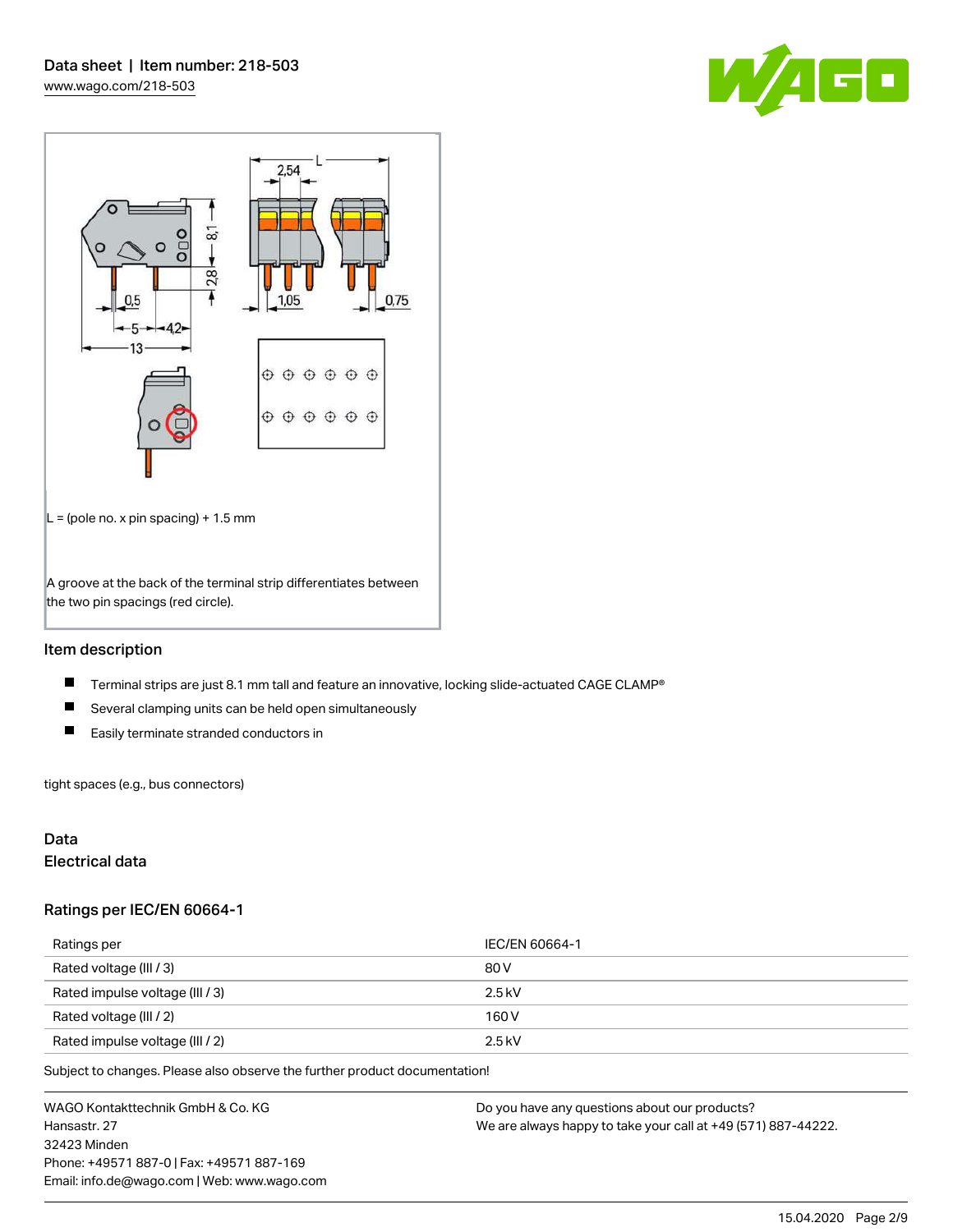[www.wago.com/218-503](http://www.wago.com/218-503)



| Rated voltage (II / 2)         | 320 V                                                                 |
|--------------------------------|-----------------------------------------------------------------------|
| Rated impulse voltage (II / 2) | 2.5 kV                                                                |
| Rated current                  | 6 A                                                                   |
| Legend (ratings)               | $(III / 2)$ $\triangle$ Overvoltage category III / Pollution degree 2 |

# Approvals per UL 1059

| Rated voltage UL (Use Group B) | 150 V   |
|--------------------------------|---------|
| Rated current UL (Use Group B) |         |
| Approvals per                  | UL 1059 |

## Approvals per CSA

| Rated voltage CSA (Use Group B) | 150 V |
|---------------------------------|-------|
| Rated current CSA (Use Group B) |       |

## Connection data

| Connection technology                                       | CAGE CLAMP <sup>®</sup>                                                                                 |
|-------------------------------------------------------------|---------------------------------------------------------------------------------------------------------|
| Actuation type                                              | Slider                                                                                                  |
| Solid conductor                                             | $0.080.5$ mm <sup>2</sup> / 28  20 AWG                                                                  |
| Fine-stranded conductor                                     | $0.080.5$ mm <sup>2</sup> / 28  20 AWG                                                                  |
| Fine-stranded conductor with ferrule with plastic collar    | $0.25$ mm <sup>2</sup>                                                                                  |
| Fine-stranded conductor with ferrule without plastic collar | $0.25$ mm <sup>2</sup>                                                                                  |
| Strip length                                                | $56$ mm $/ 0.20.24$ inch                                                                                |
| Conductor entry angle to the PCB                            | $40^{\circ}$                                                                                            |
| No. of poles                                                | 3                                                                                                       |
| Total number of connection points                           | 3                                                                                                       |
| Total number of potentials                                  | 3                                                                                                       |
| Number of connection types                                  | 1                                                                                                       |
| Number of levels                                            | 1                                                                                                       |
| Note (conductor cross-section)                              | Terminating 0.75 mm <sup>2</sup> /18 AWG conductors is possible; however                                |
|                                                             | insulation diameter allows only every other clamping unit to be<br>terminated with this conductor size. |
|                                                             |                                                                                                         |

### Geometrical Data

| Pin spacing | 2,54 mm / 0.1 inch   |
|-------------|----------------------|
| Width       | 9.12 mm / 0.359 inch |
| Height      | 10,9 mm / 0.429 inch |

Subject to changes. Please also observe the further product documentation!

| WAGO Kontakttechnik GmbH & Co. KG           | Do you have any questions about our products?                 |
|---------------------------------------------|---------------------------------------------------------------|
| Hansastr. 27                                | We are always happy to take your call at +49 (571) 887-44222. |
| 32423 Minden                                |                                                               |
| Phone: +49571 887-01 Fax: +49571 887-169    |                                                               |
| Email: info.de@wago.com   Web: www.wago.com |                                                               |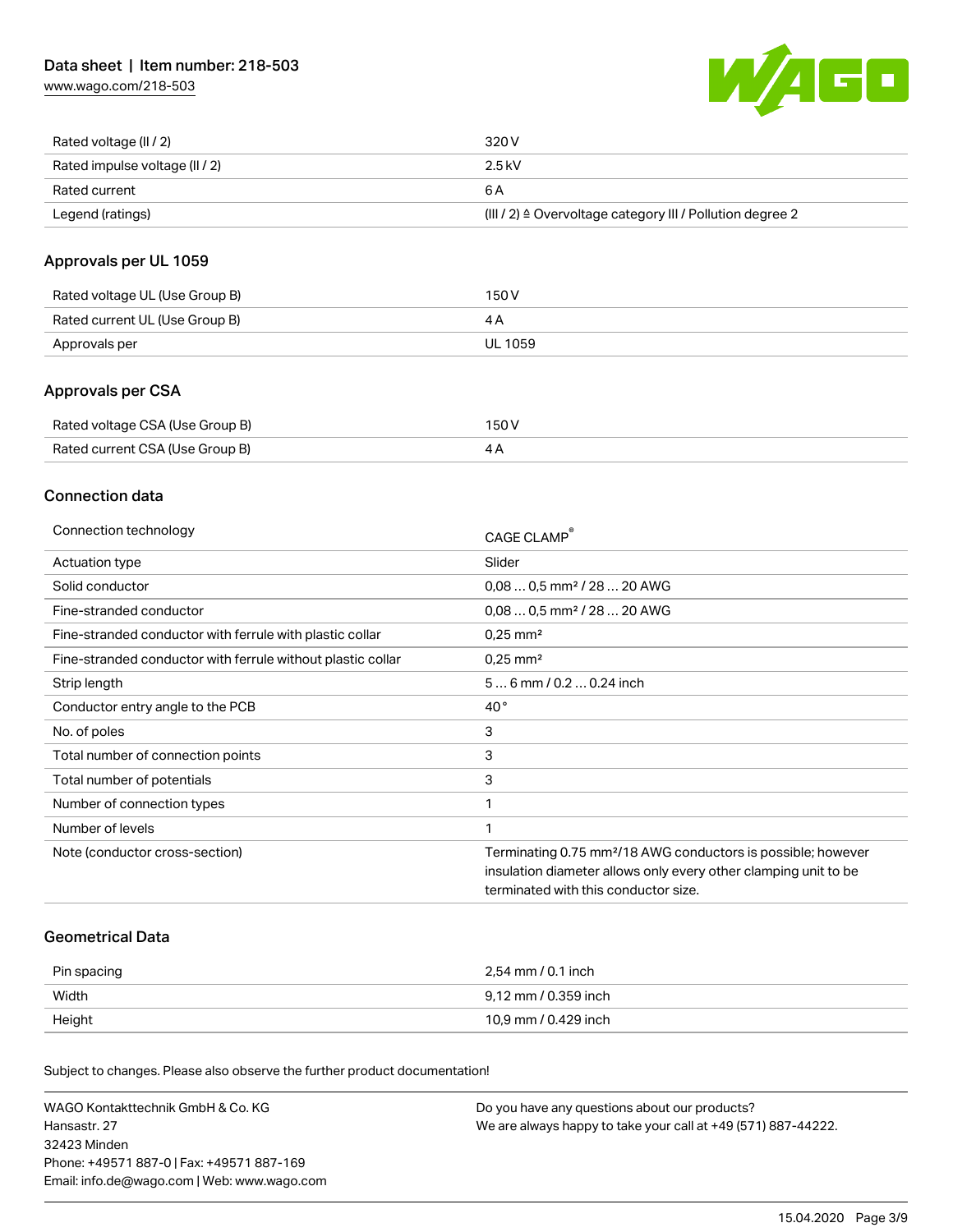# Data sheet | Item number: 218-503

[www.wago.com/218-503](http://www.wago.com/218-503)



| Height from the surface           | 8,1 mm / 0.319 inch        |
|-----------------------------------|----------------------------|
| Depth                             | 13 mm / 0.512 inch         |
| Solder pin length                 | 2.8 mm                     |
| Solder pin dimensions             | $0.5 \times 0.75$ mm       |
| Drilled hole diameter (tolerance) | $1.1$ <sup>(+0,1)</sup> mm |

# PCB contact

| PCB contact                         | тнт                                      |
|-------------------------------------|------------------------------------------|
| Solder pin arrangement              | over the entire terminal strip (in-line) |
| Number of solder pins per potential |                                          |

### Material Data

| Color                       | gray                                  |
|-----------------------------|---------------------------------------|
| Material group              |                                       |
| Insulating material         | Polyamide 66 (PA 66)                  |
| Flammability class per UL94 | V <sub>0</sub>                        |
| Clamping spring material    | Chrome nickel spring steel (CrNi)     |
| Contact material            | Electrolytic copper $(E_{\text{Cu}})$ |
| Contact plating             | tin-plated                            |
| Fire load                   | $0.015$ MJ                            |
| Weight                      | 1.1 <sub>g</sub>                      |

## Environmental Requirements

| Limit temperature range | +105 °C<br>-60 |  |
|-------------------------|----------------|--|
|-------------------------|----------------|--|

### Commercial data

| Product Group      | 4 (Printed Circuit) |
|--------------------|---------------------|
| Packaging type     | <b>BOX</b>          |
| Country of origin  | - PL                |
| <b>GTIN</b>        | 4044918878241       |
| Customs Tariff No. | 85369010000         |

# Approvals / Certificates

### Country specific Approvals

Email: info.de@wago.com | Web: www.wago.com

|                                           |                                                                            |                                                               | Certificate |  |
|-------------------------------------------|----------------------------------------------------------------------------|---------------------------------------------------------------|-------------|--|
| Logo                                      | Approval                                                                   | <b>Additional Approval Text</b>                               | name        |  |
|                                           | Subject to changes. Please also observe the further product documentation! |                                                               |             |  |
|                                           | WAGO Kontakttechnik GmbH & Co. KG                                          | Do you have any questions about our products?                 |             |  |
| Hansastr, 27                              |                                                                            | We are always happy to take your call at +49 (571) 887-44222. |             |  |
| 32423 Minden                              |                                                                            |                                                               |             |  |
| Phone: +49571 887-0   Fax: +49571 887-169 |                                                                            |                                                               |             |  |

15.04.2020 Page 4/9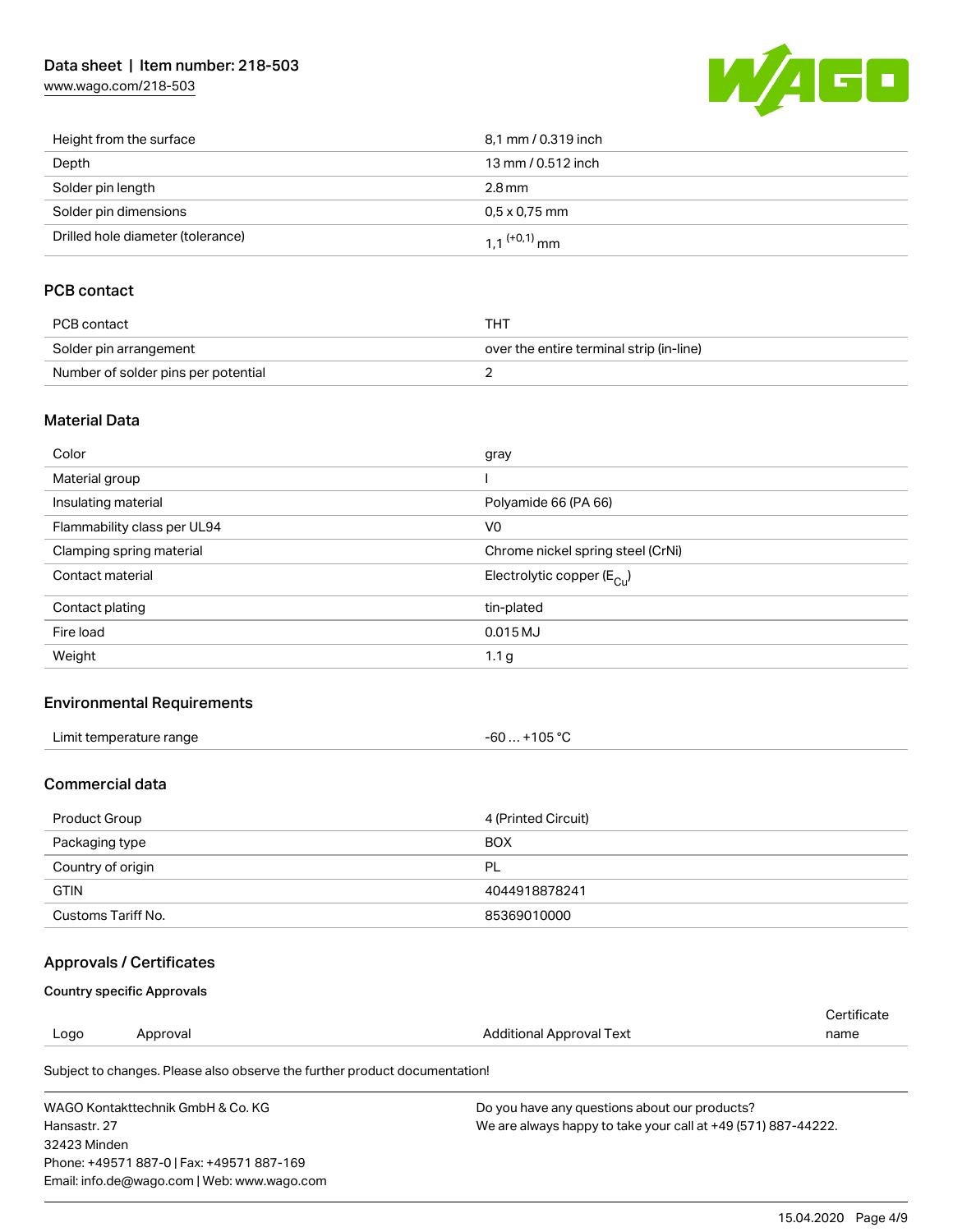

|                     | <b>CCA</b><br>DEKRA Certification B.V.  | EN 60947                        | NTR NL-<br>7076     |
|---------------------|-----------------------------------------|---------------------------------|---------------------|
|                     | <b>CCA</b><br>DEKRA Certification B.V.  | EN 60947-7-4                    | NTR NL-<br>7267     |
|                     | <b>CSA</b><br>DEKRA Certification B.V.  | C22.2 No. 158                   | 1565656             |
| KEMA                | <b>ENEC</b><br>DEKRA Certification B.V. | EN 60947                        | 2160584.01          |
| <b>UL-Approvals</b> |                                         |                                 |                     |
| Logo                | Approval                                | <b>Additional Approval Text</b> | Certificate<br>name |
|                     | UL                                      | <b>UL 1059</b>                  | 20190630-           |

# Counterpart

# Compatible products

UL International Germany GmbH

Phone: +49571 887-0 | Fax: +49571 887-169 Email: info.de@wago.com | Web: www.wago.com

#### tools

|                                   | Item no.: 210-648<br>Operating tool; Blade: 2.5 x 0.4 mm; with a partially insulated shaft; angled; short |                                                               | www.wago.com/210-648                 |  |
|-----------------------------------|-----------------------------------------------------------------------------------------------------------|---------------------------------------------------------------|--------------------------------------|--|
|                                   | Item no.: 210-719                                                                                         |                                                               |                                      |  |
|                                   | Operating tool; Blade: 2.5 x 0.4 mm; with a partially insulated shaft                                     |                                                               | www.wago.com/210-719                 |  |
|                                   | Marking accessories                                                                                       |                                                               |                                      |  |
|                                   | Item no.: 210-331/254-202                                                                                 |                                                               |                                      |  |
|                                   | Marking strips; as a DIN A4 sheet; MARKED; 1-16 (400x); Height of marker strip: 2.3 mm/0.091 in; Strip    |                                                               | www.wago.com/210-331<br>$/254 - 202$ |  |
|                                   | length 182 mm; Horizontal marking; Self-adhesive; white                                                   |                                                               |                                      |  |
|                                   | Subject to changes. Please also observe the further product documentation!                                |                                                               |                                      |  |
| WAGO Kontakttechnik GmbH & Co. KG |                                                                                                           | Do you have any questions about our products?                 |                                      |  |
| Hansastr, 27                      |                                                                                                           | We are always happy to take your call at +49 (571) 887-44222. |                                      |  |
| 32423 Minden                      |                                                                                                           |                                                               |                                      |  |

15.04.2020 Page 5/9

E45172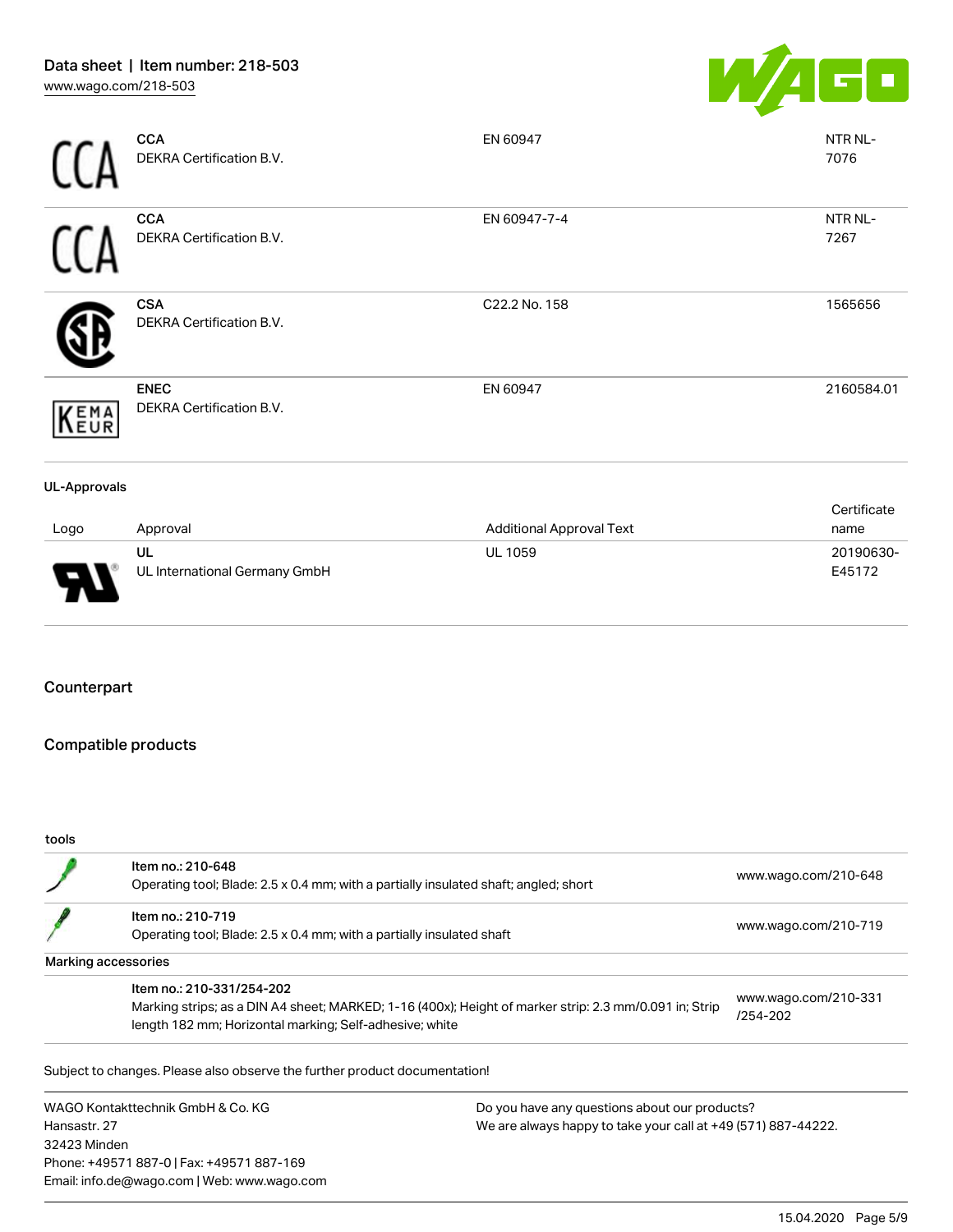

|         | Item no.: 210-331/254-204<br>Marking strips; as a DIN A4 sheet; MARKED; 17-32 (400x); Height of marker strip: 2.3 mm/0.091 in; Strip<br>length 182 mm; Horizontal marking; Self-adhesive; white | www.wago.com/210-331<br>/254-204 |  |
|---------|-------------------------------------------------------------------------------------------------------------------------------------------------------------------------------------------------|----------------------------------|--|
|         | Item no.: 210-331/254-206<br>Marking strips; as a DIN A4 sheet; MARKED; 33-48 (400x); Height of marker strip: 2.3 mm/0.091 in; Strip<br>length 182 mm; Horizontal marking; Self-adhesive; white | www.wago.com/210-331<br>/254-206 |  |
|         | Item no.: 210-331/254-207<br>Marking strips; as a DIN A4 sheet; MARKED; 1-48 (100x); Height of marker strip: 2.3 mm/0.091 in; Strip<br>length 182 mm; Horizontal marking; Self-adhesive; white  | www.wago.com/210-331<br>/254-207 |  |
| check   |                                                                                                                                                                                                 |                                  |  |
|         | Item no.: 735-500<br>Test pin; 1 mm Ø; with solder connection for test wire                                                                                                                     | www.wago.com/735-500             |  |
| ferrule |                                                                                                                                                                                                 |                                  |  |
|         | Item no.: 216-131<br>Ferrule; Sleeve for 0.25 mm <sup>2</sup> / AWG 24; uninsulated; electro-tin plated                                                                                         | www.wago.com/216-131             |  |
|         | Item no.: 216-151<br>Ferrule; Sleeve for 0.25 mm <sup>2</sup> / AWG 24; uninsulated; electro-tin plated                                                                                         | www.wago.com/216-151             |  |
|         | Item no.: 216-301<br>Ferrule; Sleeve for 0.25 mm <sup>2</sup> / AWG 24; insulated; electro-tin plated; yellow                                                                                   | www.wago.com/216-301             |  |
|         | Item no.: 216-321<br>Ferrule; Sleeve for 0.25 mm <sup>2</sup> / AWG 24; insulated; electro-tin plated; yellow                                                                                   | www.wago.com/216-321             |  |
|         |                                                                                                                                                                                                 |                                  |  |

# Downloads **Documentation**

Additional Information

| Technical explanations | Apr 3, 2019 | pdf<br>3.6 MB | Download |
|------------------------|-------------|---------------|----------|
|                        |             |               |          |
| CAD/CAE-Data           |             |               |          |
| CAD data               |             |               |          |
| 2D/3D Models 218-503   |             | <b>URL</b>    | Download |
| CAE data               |             |               |          |

EPLAN Data Portal 218-503 URL [Download](https://www.wago.com/de/d/EPLAN_URLS_218-503)

# PCB Design

Symbol and Footprint 218-503

Subject to changes. Please also observe the further product documentation!

WAGO Kontakttechnik GmbH & Co. KG Hansastr. 27 32423 Minden Phone: +49571 887-0 | Fax: +49571 887-169 Email: info.de@wago.com | Web: www.wago.com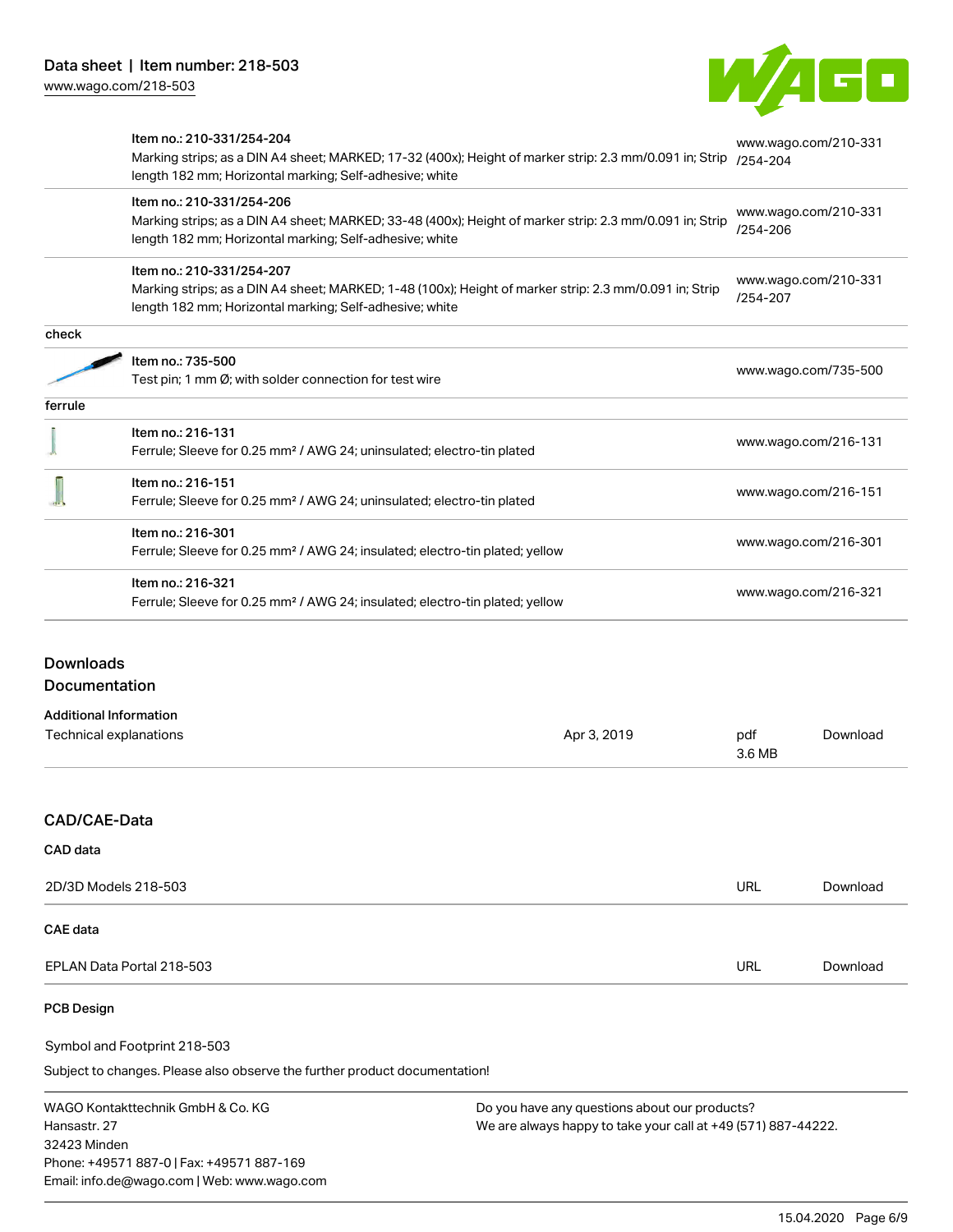$\mathbf{F}$ 

URL [Download](https://www.wago.com/de/d/UltraLibrarian_URLS_218-503)

CAx data for your PCB design, consisting of "schematic symbols and PCB footprints", allow easy integration of the WAGO component into your development environment.

#### Supported formats:

- Accel EDA 14 & 15 П
- $\blacksquare$ Altium 6 to current version
- Г Cadence Allegro
- $\blacksquare$ **DesignSpark**
- $\blacksquare$ Eagle Libraries
- $\blacksquare$ KiCad
- $\blacksquare$ Mentor Graphics BoardStation
- П Mentor Graphics Design Architect
- $\blacksquare$ Mentor Graphics Design Expedition 99 and 2000
- $\blacksquare$ OrCAD 9.X PCB and Capture
- П PADS PowerPCB 3, 3.5, 4.X, and 5.X
- $\blacksquare$ PADS PowerPCB and PowerLogic 3.0
- П PCAD 2000, 2001, 2002, 2004, and 2006
- $\blacksquare$ Pulsonix 8.5 or newer
- $\blacksquare$ STL
- $\blacksquare$ 3D STEP
- П TARGET 3001!
- П View Logic ViewDraw
- $\blacksquare$ Quadcept
- $\blacksquare$ Zuken CadStar 3 and 4
- $\blacksquare$ Zuken CR-5000 and CR-8000

PCB Component Libraries (EDA), PCB CAD Library Ultra Librarian

## Installation Notes

Conductor termination

Subject to changes. Please also observe the further product documentation!

WAGO Kontakttechnik GmbH & Co. KG Hansastr. 27 32423 Minden Phone: +49571 887-0 | Fax: +49571 887-169 Email: info.de@wago.com | Web: www.wago.com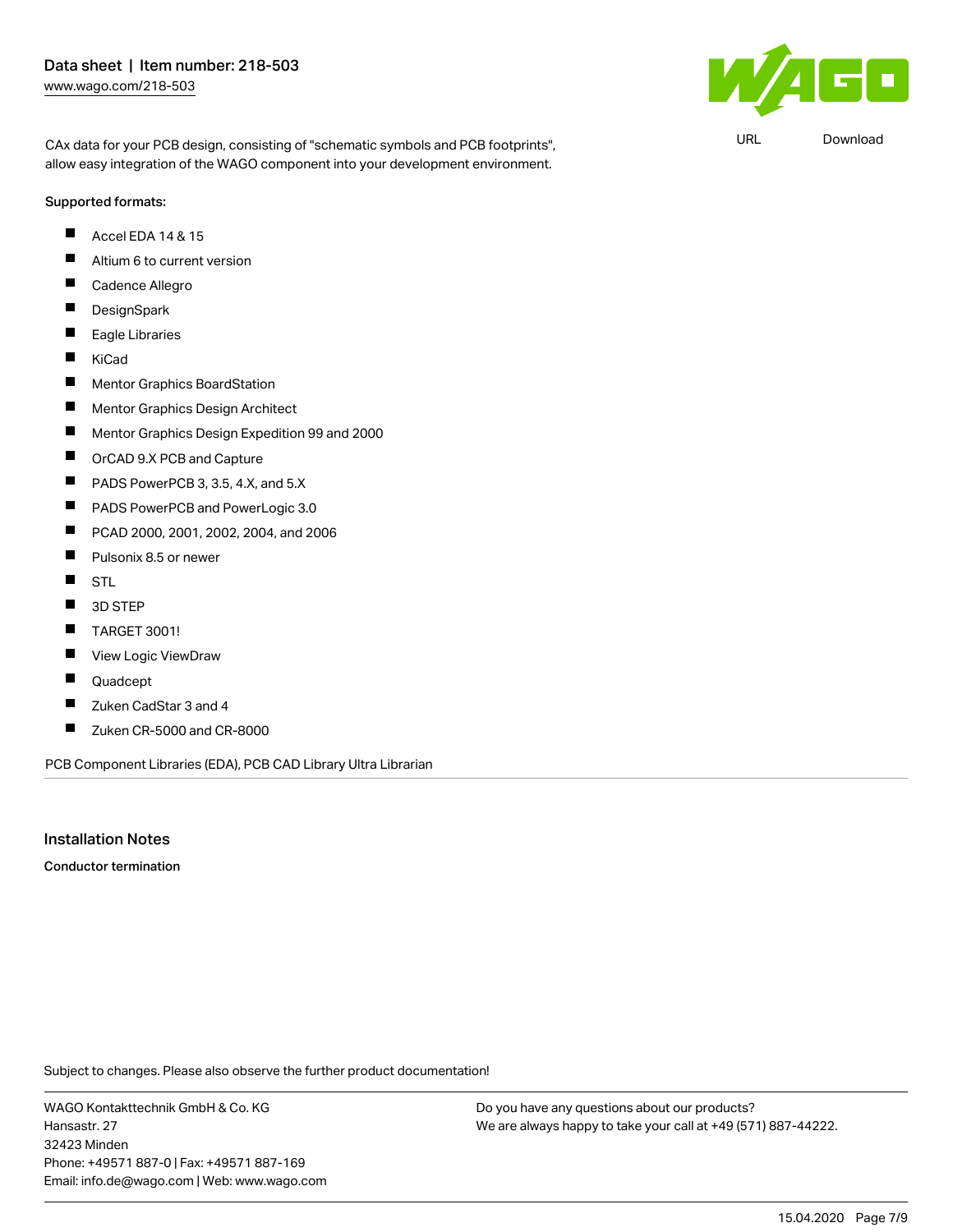# Data sheet | Item number: 218-503

[www.wago.com/218-503](http://www.wago.com/218-503)







Terminating stranded conductors in confined spaces requires a great deal of patience, unless you use the new 218 Series PCB Terminal Strips. The clamping units of these strips can be held open during termination process via integrated locking slide.

Terminating 0.75 mm² (18 AWG) conductors is possible; however, insulation diameter allows only every other clamping unit to be terminated with this conductor size.



Conductor termination: To momentarily open the clamping unit, use screwdriver and then insert a stripped conductor. To open clamping unit for an extended period, move locking slide toward conductor entry hole. Then fully insert stripped conductor and move locking slide back to original position (also possible to perform with fingernail).



Incorrect – do not operate the locking slides from the back.

Marking

Subject to changes. Please also observe the further product documentation!

WAGO Kontakttechnik GmbH & Co. KG Hansastr. 27 32423 Minden Phone: +49571 887-0 | Fax: +49571 887-169 Email: info.de@wago.com | Web: www.wago.com